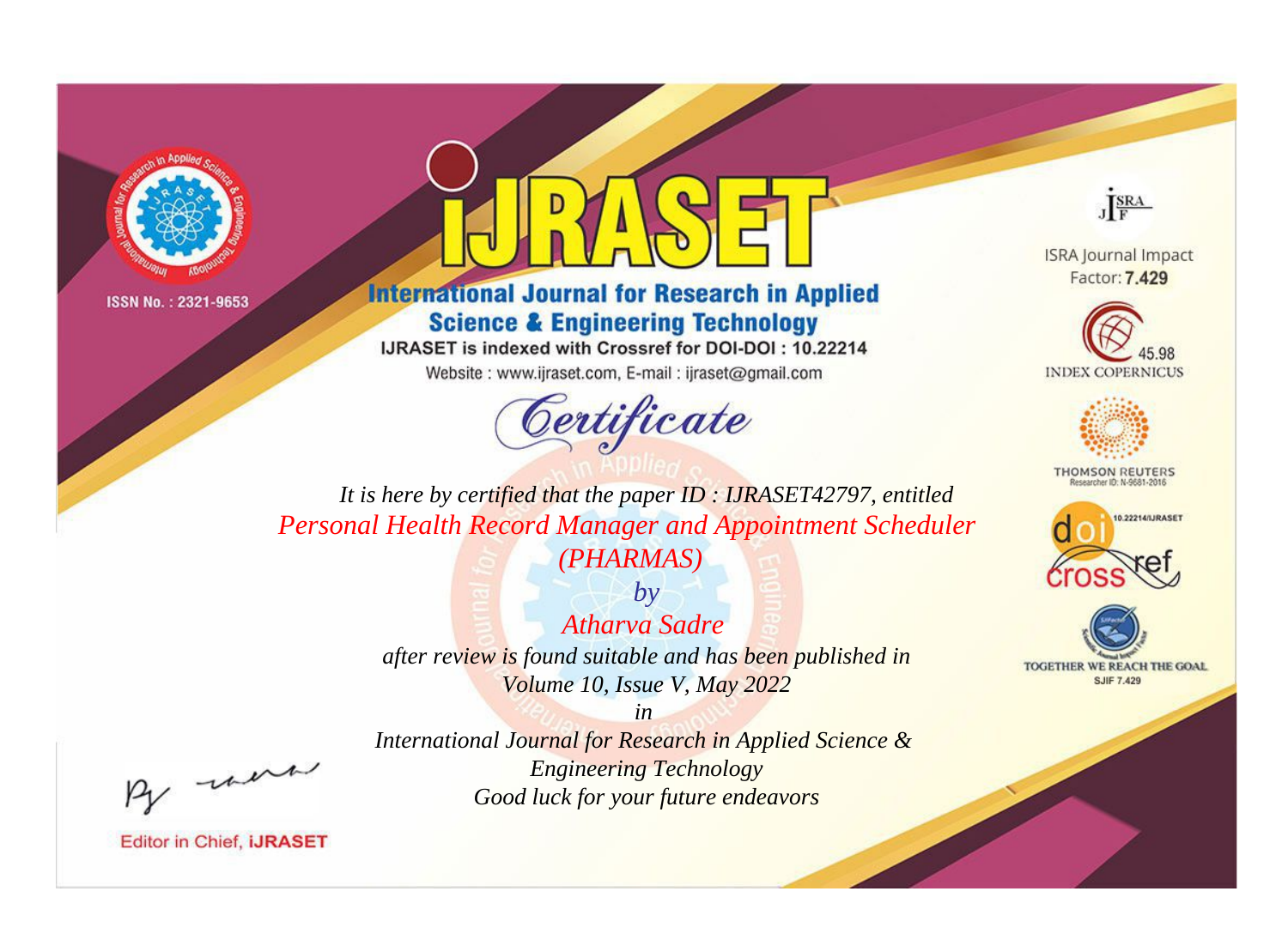



## **International Journal for Research in Applied Science & Engineering Technology**

IJRASET is indexed with Crossref for DOI-DOI: 10.22214

Website: www.ijraset.com, E-mail: ijraset@gmail.com



JERA

**ISRA Journal Impact** Factor: 7.429





**THOMSON REUTERS** 



TOGETHER WE REACH THE GOAL **SJIF 7.429** 

It is here by certified that the paper ID: IJRASET42797, entitled **Personal Health Record Manager and Appointment Scheduler** (PHARMAS)

> $by$ **Akshat Bhargava** after review is found suitable and has been published in Volume 10, Issue V, May 2022

were

International Journal for Research in Applied Science & **Engineering Technology** Good luck for your future endeavors

 $in$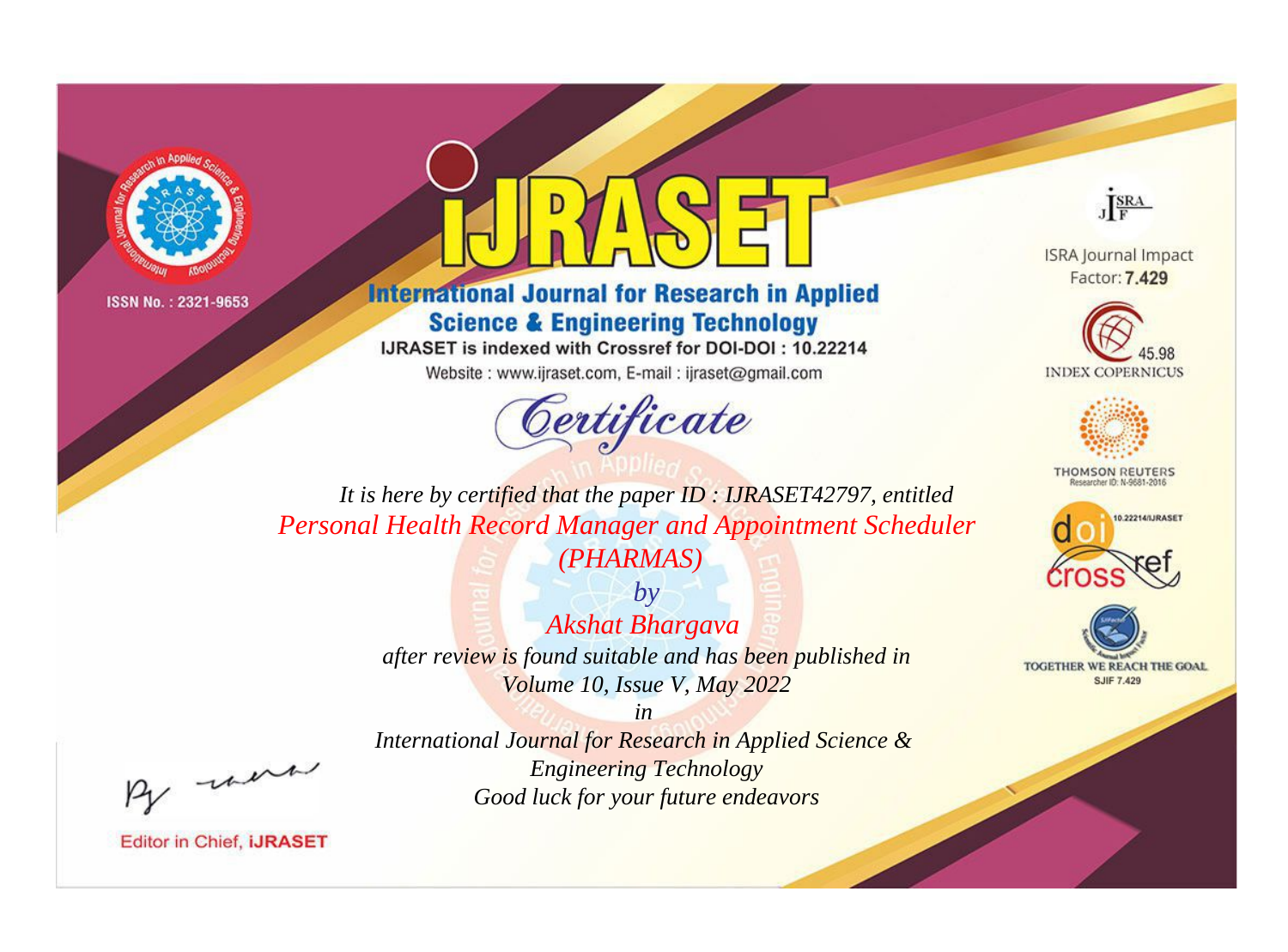



## **International Journal for Research in Applied Science & Engineering Technology**

IJRASET is indexed with Crossref for DOI-DOI: 10.22214

Website: www.ijraset.com, E-mail: ijraset@gmail.com



JERA

**ISRA Journal Impact** Factor: 7.429





**THOMSON REUTERS** 



TOGETHER WE REACH THE GOAL **SJIF 7.429** 

It is here by certified that the paper ID: IJRASET42797, entitled **Personal Health Record Manager and Appointment Scheduler** (PHARMAS)

> $by$ Pranav Doshi after review is found suitable and has been published in Volume 10, Issue V, May 2022

> $in$ International Journal for Research in Applied Science & **Engineering Technology** Good luck for your future endeavors

were